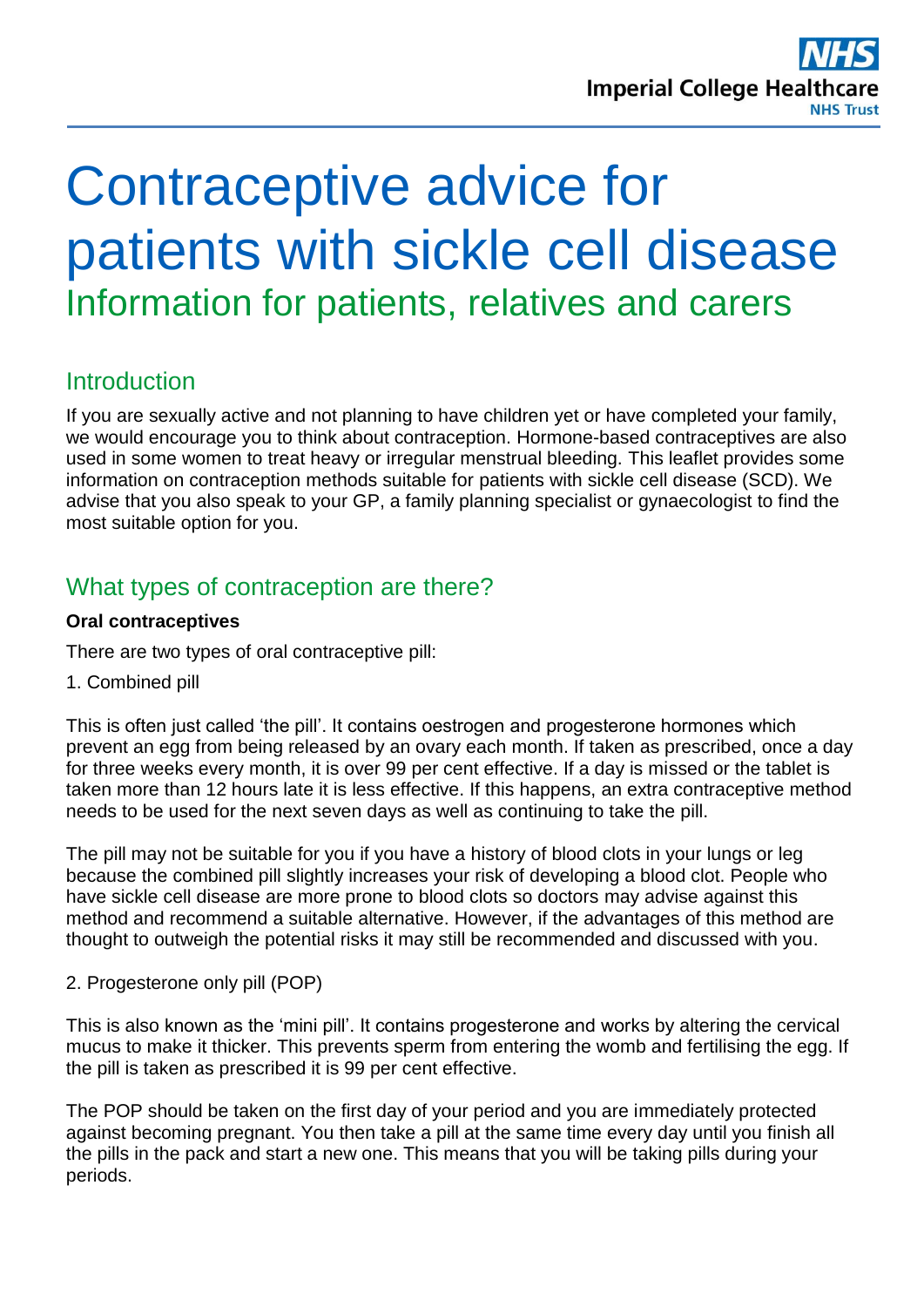If the tablet is taken more than three hours late you will not be protected against pregnancy. If this happens, an extra contraceptive method needs to be used for the next seven days as well as continuing to take your pill.

Progesterone only contraceptives are usually safe in women with SCD and have a lower risk of associated thrombosis compared to the combined pill.

However, unpredictable vaginal bleeding is a known side effect. Some studies have shown a reduction in the frequency of sickle cell pain crises in women using progesterone-only based contraceptive methods.

**Please note:** With both pill options additional contraceptive methods should be used if you have diarrhoea or vomiting as this may affect the absorption of the contraceptive and how well it works.

#### **Depot contraceptive injection (progesterone)**

This is an intramuscular injection of progesterone that is steadily released into the body over three months. It is 99 per cent effective and is also safe to use if you are breastfeeding. It works by stopping ovulation as well as thickening the mucus in your cervix. It may cause irregular bleeding. Contraceptive injections are a safe and effective method for women with SCD.

#### **Implants (progesterone)**

These are small flexible tubes which are placed just under the skin on the inside of your upper arm. They can remain in place for up to three years and they release progesterone into your bloodstream. The most commonly prescribed implant is Implanon<sup>®</sup>, which is 99 per cent effective. After three years the implant stops being effective and needs to be removed, it can also be removed earlier in the event of side effects which include irregular bleeding, especially in the first six months. Implants are a safe and effective contraceptive for women with SCD.

## **Intrauterine device (IUD or 'coil')**

This is fitted into the womb (uterus) by a doctor or nurse and can stay in place for up to five years. It works by preventing an egg from implanting into the womb and is 98-99 per cent effective. Some types of IUD may increase the risk of infection or heavy bleeding. An IUD that releases a type of progesterone, levonorgestrel (Mirena® coil) is the preferred choice for women with SCD.

## **Barrier methods**

These are a very safe although less reliable form of contraception.

1. Male condom

This is a rubber sheath that is closed at one end and is the most common barrier method. The man puts it on to his penis to stop sperm from being entering the woman's body during sexual intercourse. It is 98 per cent effective if used correctly. The male condom also protects against sexually transmitted infections (STIs) such as gonorrhoea, chlamydia and HIV.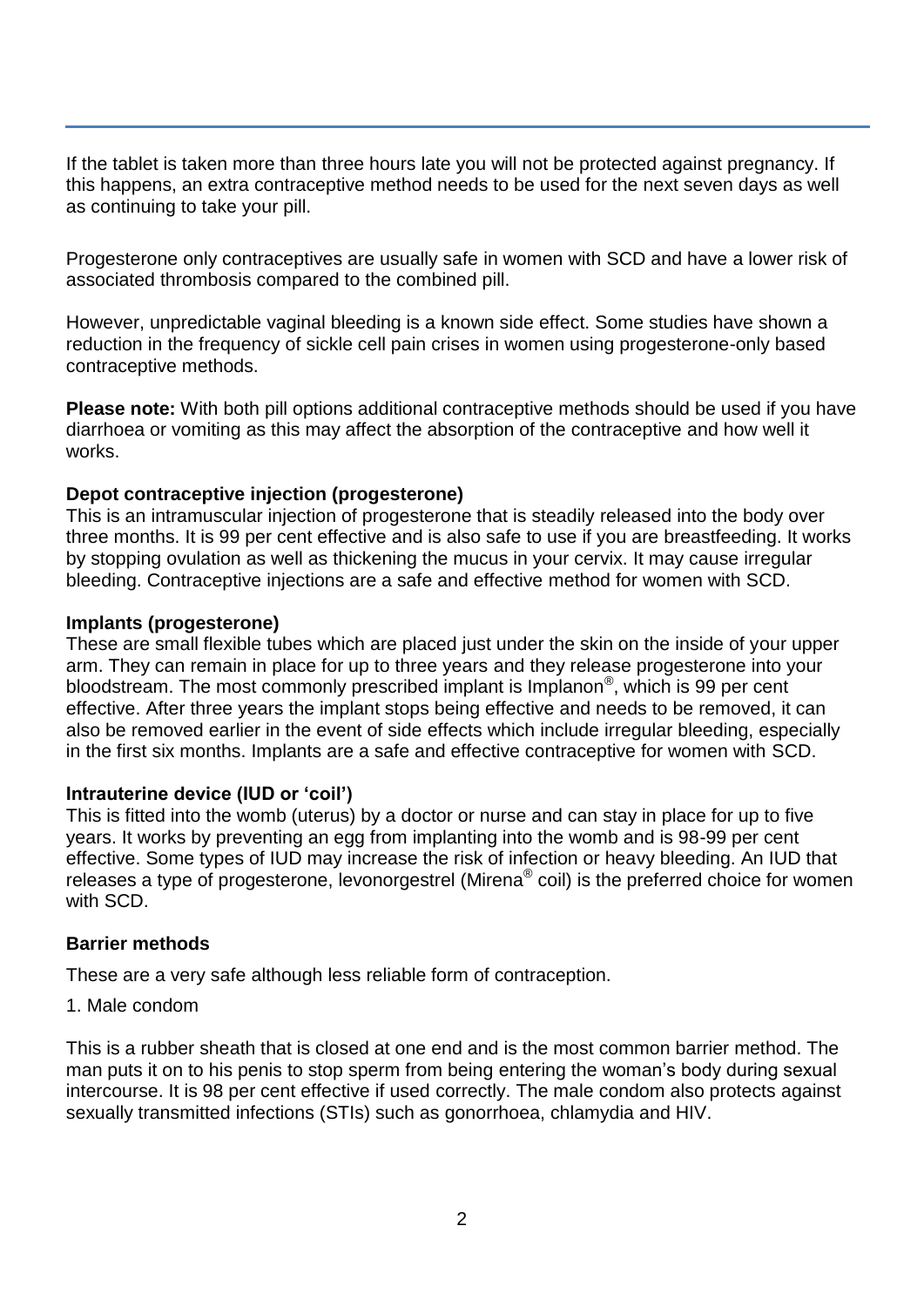If you are taking hydroxycarbamide you or your partner should use condoms even if another form of contraception is being used. This protects you or your partner from exposure to the small amounts of the drug present in semen or vaginal secretions and any possible harm that might result.

2. Female condom

This works in the same way as the male condom but is inserted inside the woman before sexual intercourse. It is 95 per cent effective if used correctly.

3. Diaphragm or cap

This is a rubber circular dome which is inserted into the vagina before sexual intercourse. It is prescribed by a doctor or nurse who will show you how to use it. To be effective diaphragms and caps need to be used with a spermicide (chemicals which destroy sperm). It is 92-96 per cent effective if used correctly. It does not protect against sexually transmitted diseases (STIs).

#### **Sterilisation**

This is a permanent and usually irreversible method of contraception for people who are 100 per cent sure that they have completed their family or who never want to have children.

- Female sterilisation The fallopian tubes which carry the egg from the ovary to the womb are either clipped or tied. The procedure is 99 per cent effective.
- Male sterilisation (vasectomy) The tubes which carry the sperm are sealed. The man can still ejaculate but there will be no sperm in the semen. It does not affect sex drive or the production of male hormones. Sperm is still produced but as it cannot pass down the penis the body reabsorbs it. The procedure is more than 99 per cent effective.

## Who can I contact for more information?

If you would like to discuss any of the options in this leaflet, please contact your GP, practice nurse, family planning clinic or look-up [www.sexwise.fpa.org.uk/.](http://www.sexwise.fpa.org.uk/) If you have specific questions about the best form of contraception for sickle cell patients, please contact the clinical nurse specialist for haemoglobinopathies on 020 8383 8372.

Useful websites which provide information on contraception and sexual health:

#### [www.brook.org.uk](http://www.brook.org.uk/) [www.mariestopes.org.uk](http://www.mariestopes.org.uk/)

Sexual health advice is available through the Jefferiss Wing's sexual health clinic at St Mary's Hospital, Praed Street, London W2 1NY which offers a walk-in service. Details can be found at: [www.imperial.nhs.uk/thejefferisswing](http://www.imperial.nhs.uk/thejefferisswing)